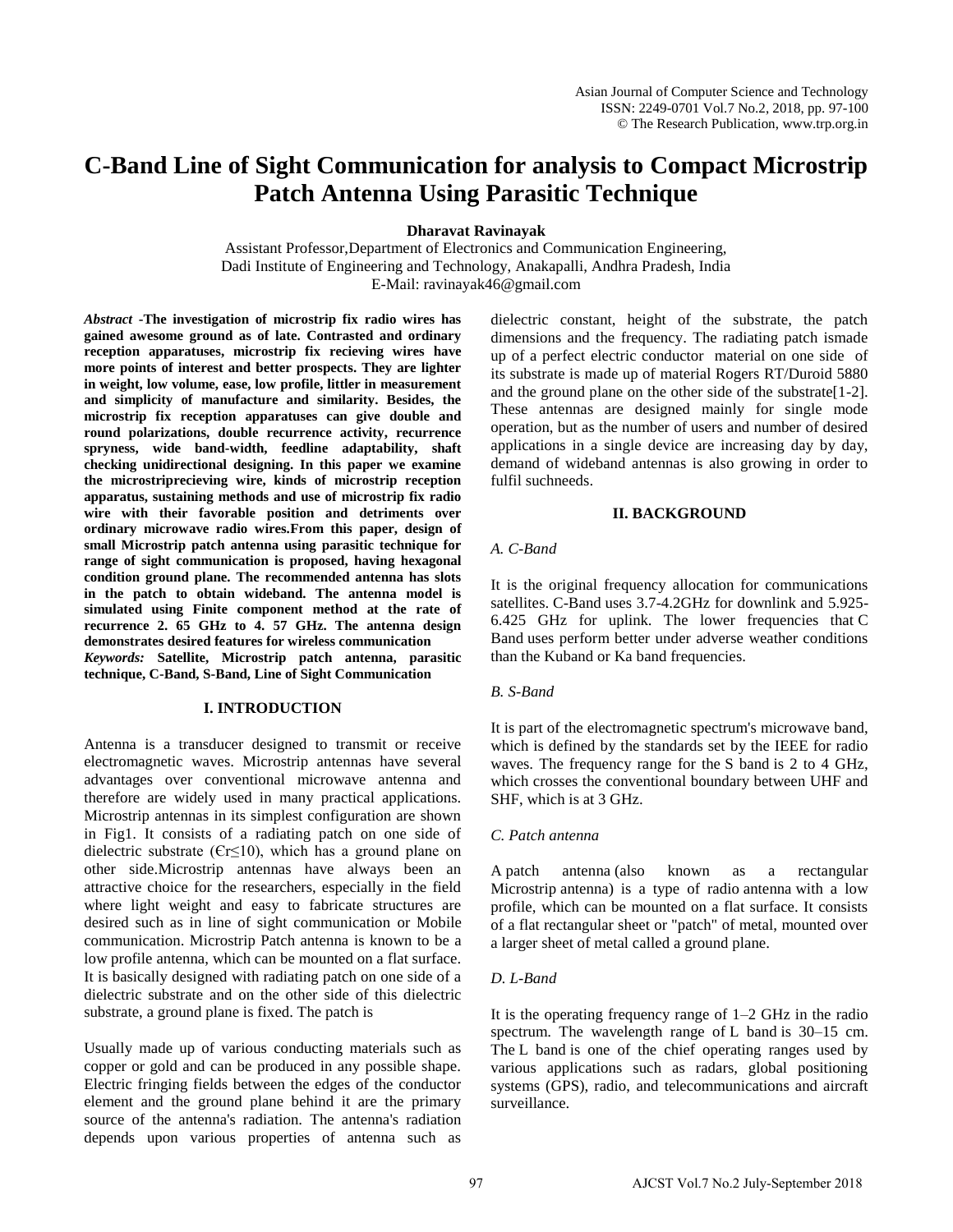# **III. EXISTING WORK**

## *A. Literature work*

A Microstrip patch antenna (MPA) consists of a conducting patch of any planar or nonplanar geometry on one side of a dielectric substrate with a ground plane on other side. It is a popular printed resonant antenna for narrow-band microwave wireless links that require semi hemispherical coverage. Due to its planar configuration and ease of integration with Microstrip technology, the Microstrip patch antenna has been heavily studied and is often used as elements for an array.

A large number of Microstrip patch antennas have been studied to date. An exhaustive list of the geometries along with their salient features is available [1]. The rectangular and circular patches are the basic and most commonly used Microstrip antennas. These patches are used for the simplest and the most demanding applications.

Rectangular geometries are separable in nature and their analysis is also simple. The circular patch antenna has the advantage of their radiation

# *B. Feeding Techniques*

A feedline is used to excite to radiate by direct or indirect contact. There are many different techniques of feeding and four most popular techniques are coaxial probe feed, Microstrip line, aperture coupling and proximity coupling [2]. Coaxial probe feeding is feeding method in which that the inner conductor of the coaxial is attached to the radiation patch of the antenna while the outer conductor is connected to the ground plane. Advantages of coaxial feeding is easy of fabrication, easy to match, low spurious radiation and its disadvantages is narrow bandwidth, Difficult to model specially for thick substrate. Dharavat Ravinayak<br>
III. EXISTING WORK<br>
LAIcrature work<br>
LAIcrature work<br>
LAIcrature work<br>
LAICratic gubern pattal antisms (MPA) consists of a conducting<br>
distic-ric substrate with a ground plunca on onlors side. It is a<br>

## *C. Applications*

The Microstrip patch antennas are well known for their performance and their robust design, fabrication and their extent usage. The advantages of this Microstrip patch antenna are to overcome their de-merits such as easy to design, light weight etc., the applications are in the various fields such as in the medical applications, satellites and of course even in the military systems just like in the rockets, aircrafts missiles etc. the usage of the Microstrip antennas are spreading widely in all the fields and areas and now they are booming in the commercial aspects due to their low cost of the substrate material and the fabrication.

It is also expected that due to the increasing usage of the patch antennas in the wide range this could take over the usage of the conventional antennas for the maximum applications. Microstrip patch antenna has several applications. Some of these applications are discussed as below: Mobile and satellite communication application: Mobile communication requires small, low-cost, low profile antennas. Microstrip patch antenna meets all requirements and various types of microstrip antennas have been designed for use in mobile communication systems.

In case of satellite communication circularly polarized radiation patterns are required and can be realized using either square or circular patch with one or two feed points. Global Positioning System applications: Nowadays microstrip patch antennas with substrate having high permittivity sintered material are used for global positioning system.

These antennas are circularly polarized, very compact and quite expensive due to its positioning. It is expected that millions of GPS receivers will be used by the general population for land vehicles, aircraft and maritime vessels to find there position accurately.

# *D. Radio Frequency Identification (RFID)*

RFID uses in different areas like mobile communication, logistics, manufacturing, transportation and health care [2]. RFID system generally uses frequencies between 30 Hz and 5.8 GHz depending on its applications. Basically RFID system is a tag or transponder and a transceiver or reader.

## *E. Worldwide Interoperability for Microwave Access (WiMAX)*

The IEEE 802.16 standard is known as WiMAX. It can reach upto 30 mile radius theoretically and data rate 70 Mbps. MPA generates three resonant modes at 2.7, 3.3 and 5.3 GHz and can, therefore, be used in WiMAX compliant communication equipment.

## *F. Radar Application*

Radar can be used for detecting moving targets such as people and vehicles. It demands a low profile, light weight antenna subsystem, the microstrip antennas are an ideal choice. The fabrication technology based on photolithography enables the bulk production of microstrip antenna with repeatable performance at a lower cost in a lesser time frame as compared to the conventional antennas.

## *G. Rectenna Application*

Rectenna is a rectifying antenna, a special type of antenna that is used to directly convert microwave energy into DC power. Rectenna is a combination of four subsystems i.e. Antenna, ore rectification filter, rectifier, post rectification filter. inrectenna application, it is necessary to design antennas with very high directive characteristics to meet the demands of long-distance links. Since the aim is to use the rectenna to transfer DC power through wireless links for a long distance, this can only be accomplished by increasing the electrical size of the antenna.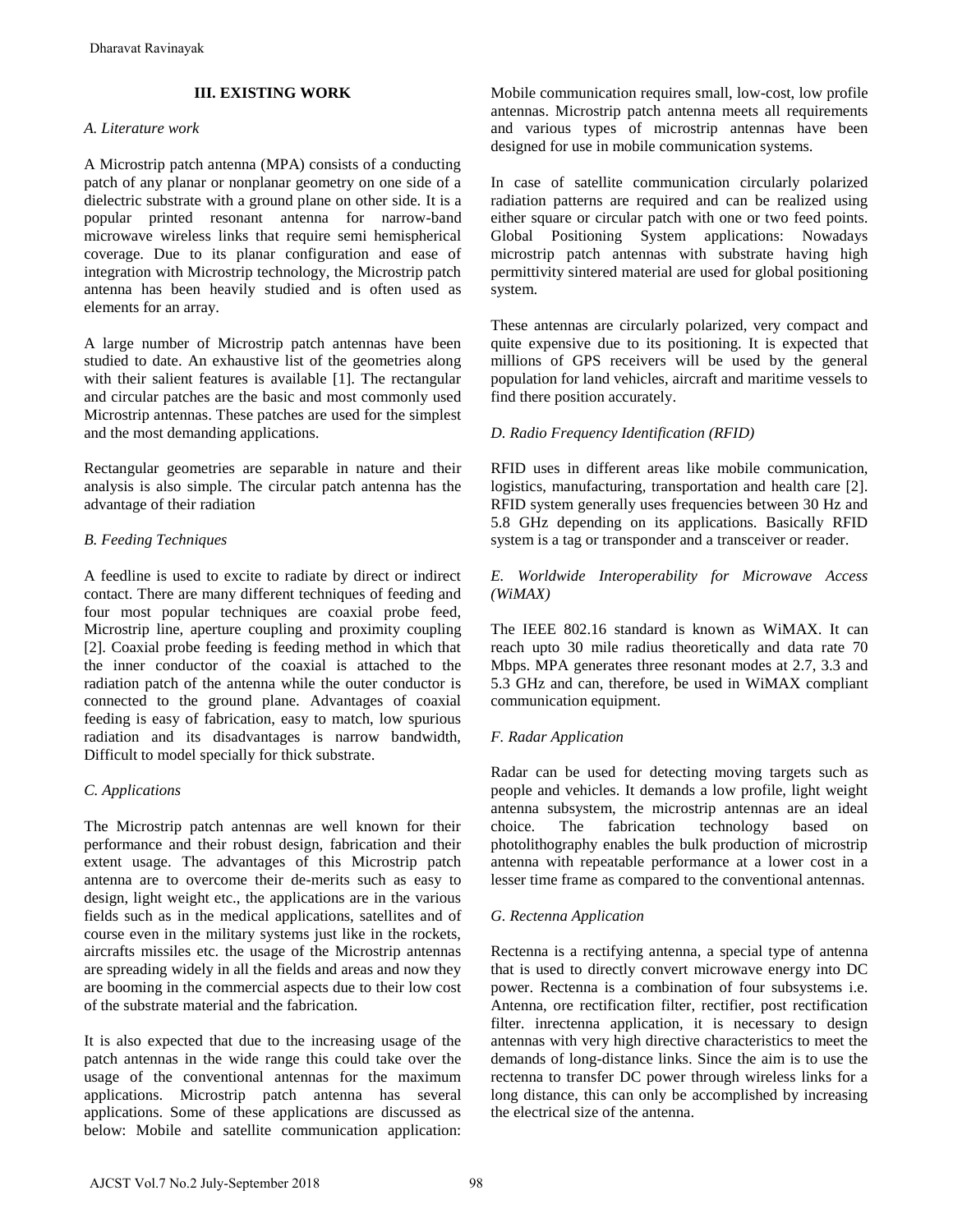#### *H. Telemedicine Application*

In telemedicine application antenna is operating at 2.45 GHz. Wearable Microstrip antenna is suitable for Wireless Body Area Network (WBAN). The proposed antenna achieved a higher gain and front to back ratio compared to the other antennas, in addition to the semi directional radiation pattern which is preferred over the Omnidirectional pattern to overcome unnecessary radiation to the user's body and satisfies the requirement for on-body and off-body applications. A antenna having gain of 6.7 dB and a F/B ratio of 11.7 dB and resonates at 2.45GHz is suitable for telemedicine applications.

#### *I. Medicinal applications of patch*

It is found that in the treatment of malignant tumors the microwave energy is said to be the most effective way of inducing hyperthermia. The design of the particular radiator which is to be used for this purpose should posses light weight, easy in handling and to be rugged. Only the patch radiator fulfils these requirements.

The initial designs for the Microstrip radiator for inducing hyperthermia was based on the printed dipoles and annular rings which were designed on S-band. And later on the design was based on the circular Microstrip disk at L-band. There is a simple operation that goes on with the instrument; two coupled Microstrip lines are separated with a flexible separation which is used to measure the temperature inside the human body. A flexible patch applicator can be seen in the figure below which operates at 430 MHz.

## **IV. PROPOSED WORK**

#### *A. Antenna Model and Design*

In this paper a compact Microstrip patch antenna is presented using parasitic technique for line of sight communication. It consists of slots in the patch to enhance the bandwidth of the designed model [3-8]. By optimization of the length and width of these slots, wideband is obtained.

Figure.1: shows the geometry of the proposed antenna Which is a coaxial-fed slotted patch for line of sight operation in the wireless communication? The antenna formed by the strip which is directly printed on the patch portion. In this antenna model, the patch has size of 20 mm X 24 mm and substrate is made from a 1.6 mm thick RT/Duroid 5880 substrate of relative permittivity 2.2 and loss tangent is 0.0009. The ground plane used here is of hexagonal shape to improve the radiation pattern of the antenna.

Microstrip antenna design equations as mentioned in equations (1-4) have been used to calculate width, length and effective dielectric constant for proposed antenna.



Fig. 1 Geometry of the proposed antenna





where the following parameters are used,  $f_r$  is the resonant frequency, w is the width of the patch, L is the length of the Patch, h is the thickness of substrate,  $\varepsilon_r$  is the relative permittivity of the dielectric substrate,  $\varepsilon_e$  is effective dielectric constant and c is speed of light



Fig. 2Proposed antenna model

#### **V.SIMULATED RESULTS**

After proper modeling of the proposed antenna it has been simulated and optimized using HFSS software. Simulated results of the antenna is shown in Fig. II (a, b, c and d). Fig. 2 shows that simulated VSWR of the antenna is less than 2 throughout the band i.e. 4.66 GHz to 5.25 GHz and Fig. 3-5 shows the radiation pattern. Fig. 6 and 7 shows the gain versus frequency and directivity versus frequency respectively.

From the Fig. it is very clear that at the desired frequency band of operation the gain is greater than 6 dBi, in between there is a slight change which is due the parasitic technique but this does not make any affect in the performance of theantenna.